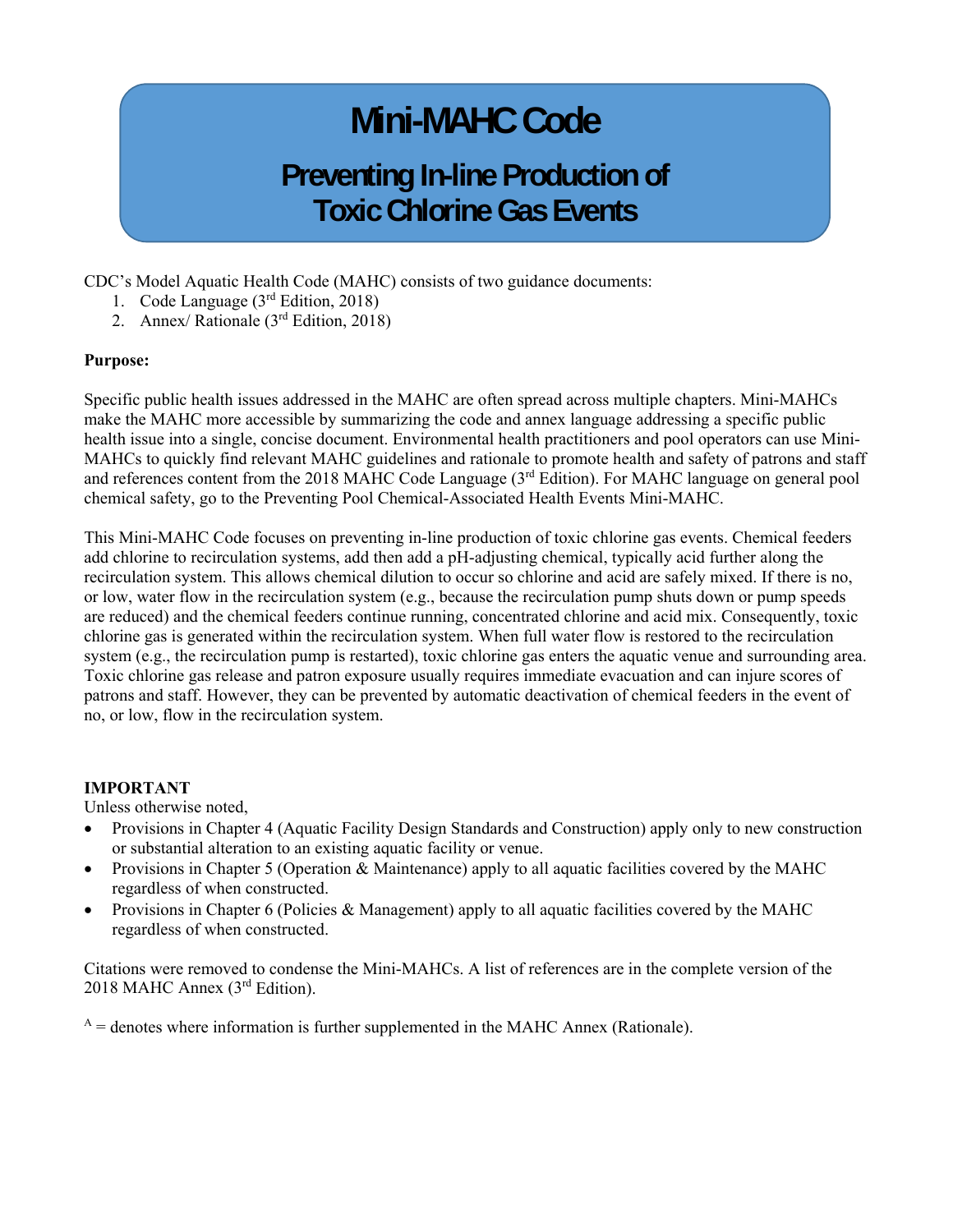**1.0 Preface** Note: Section numbers with superscript "A" (e.g., 1.0<sup>A</sup>) denote a corresponding discussion *in the* **Annex to the Model Aquatic Health Code***.* 

# **3.0 Glossary of Acronyms, Initialisms, Terms, Standards, Codes, and Laws Used in the MAHC Code**

# **3.2 Glossary of Terms Used in the MAHC Code**

**"Aquatic Facility"** means a physical place that contains one or more aquatic venues and support infrastructure. **"Aquatic Venue"** means an artificially constructed structure or modified natural structure where the general public is exposed to water intended for recreational or therapeutic purpose and where the primary intended use is not watering livestock, irrigation, water storage, fishing, or habitat for aquatic life. Such structures do not necessarily contain standing water, so water exposure may occur via contact, ingestion, or aerosolization. Examples include swimming pools, wave pools, lazy rivers, surf pools, spas *(including spa pools and hot tubs)*, therapy pools, waterslide landing pools, spray pads, and other interactive water venues.

 increased risk for microbial contamination *(e.g., by children less than 5 years old)* or being used by people **"Increased Risk Aquatic Venue"** means an aquatic venue which due to its intrinsic characteristics and intended users has a greater likelihood of affecting the health of the bathers of that venue by being at that may be more susceptible to infection *(e.g., therapy patients with open wounds)*. Examples of increasedrisk aquatic venues include spray pads, wading pools and other aquatic venues designed for children less than 5 years old as well as therapy pools.

**"Automated Controller"** means a system of at least one chemical probe, a controller, and auxiliary or integrated component that senses the level of one or more water parameters and provides a signal to other equipment to maintain the parameters within a user-established range.

**"Bather"** means a person at an aquatic venue who has contact with water either through spray or partial or total immersion. The term bather as defined, also includes staff members, and refers to those users who can be exposed to contaminated water as well as potentially contaminate the water.

"**Increased Risk Aquatic Venue**" *See "Aquatic Venue."* 

**"Breakpoint Chlorination"** means the conversion of inorganic chloramine compounds to nitrogen gas by reaction with Free Available Chlorine. When chlorine is added to water containing ammonia *(from urine, sweat, or the environment, for example)*, it initially reacts with the ammonia to form monochloramine. If more chlorine is added, monochloramine is converted into dichloramine, which decomposes into nitrogen gas, hydrochloric acid and chlorine. The apparent residual chlorine decreases since it is partially reduced to hydrochloric acid. The point at which the drop occurs is referred to as the "breakpoint". The amount of free chlorine that must be added to the water to achieve breakpoint chlorination is approximately 10 times the amount of combined chlorine in the water. As additional chlorine is added, all inorganic combined chlorine compounds disappear, resulting in a decrease in eye irritation potential and "chlorine odors."

**"Certified, Listed, and Labeled"** means equipment, materials, products, or services included in a list published by an ANSI accredited certification organization where said equipment, material, product, or service is evaluated against specific criteria and whose listing either states that it meets identified standards or has been tested and found suitable for a specified purpose. In sections of this code where equipment, materials, products, or services are referred to with terms such as "approved", "verified" or similar terms to a referenced standard, these terms also mean "certified, listed, and labeled."

**"Chemical Storage Space"** means a space in an aquatic facility used for the storage of pool chemicals such as acids, salt, or corrosive or oxidizing chemicals.

**"Chlorine"** means an element that at room temperature and pressure is a heavy greenish yellow gas with a characteristic penetrating and irritating smell; it is extremely toxic. It can be compressed in liquid form and stored in heavy steel tanks. When mixed with water, chlorine gas forms hypochlorous acid (HOCl), the primary chlorine-based disinfecting agent, hypochlorite ion, and hydrochloric acid. HOCl dissociation to hypochlorite ion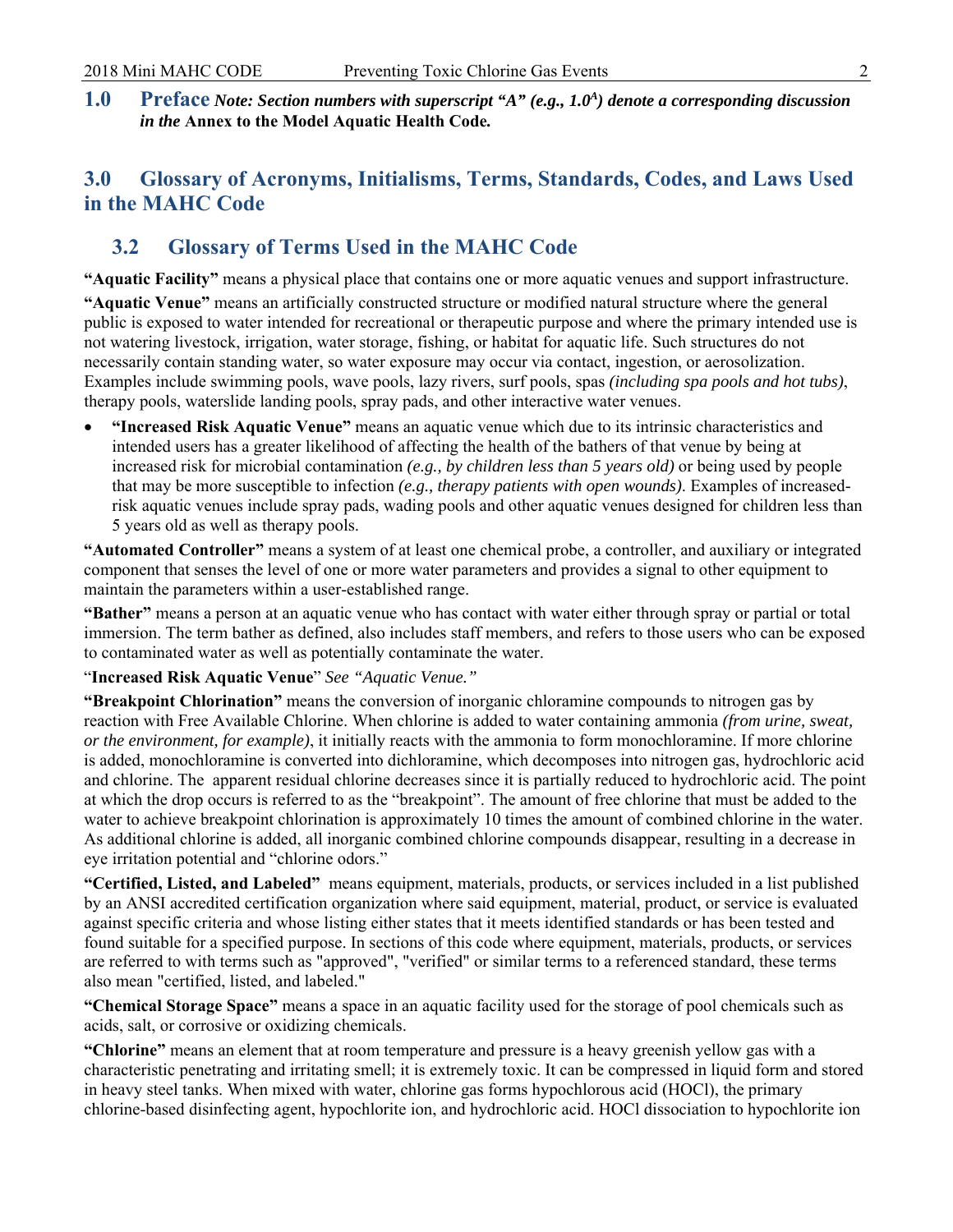in aqueous solution derived from chlorine gas or a variety of chlorine-based disinfecting agents. is highly pH dependent. Chlorine is a general term used in the MAHC which refers to HOCl and hypochlorite ion

 Chlorine is subdivided into Free Available Chlorine and Combined Available Chlorine. Pool chemicals **"Available Chlorine"** means the amount of chlorine in the +1 oxidation state, which is the reactive, oxidized form. In contrast, chloride ion *(Cl– )* is in the -1 oxidation state, which is the inert, reduced state. Available containing Available Chlorine are both oxidizers and disinfectants. Elemental chlorine *(Cl2)* is defined as containing 100% available chlorine. The concentration of Available Chlorine in water is normally reported as mg/L  $(ppm)$  "as Cl<sub>2</sub>", that is, the concentration is measured on a Cl<sub>2</sub> basis, regardless of the source of the Available Chlorine.

**"Free Chlorine Residual"** OR **"Free Available Chlorine"** means the portion of the total available chlorine that is not "combined chlorine" and is present as HOCl or hypochlorite ion *(OCl- )*.The pH of the water determines the relative amounts of HOCl and hypochlorite ion. HOCl is a very effective bactericide and is the active bactericide in pool water. OCl- is also a bactericide, but acts more slowly than HOCl. Thus, chlorine is a more effective bactericide at low pH than at high pH. A free chlorine residual must be maintained for adequate disinfection.

 **"Combustion Device"** means any appliance or equipment using fire. These include, but may not be limited to, gas or oil furnaces, boilers, pool heaters, domestic water heaters, etc.

**"Corrosive Materials"** means pool chemicals, fertilizers, cleaning chemicals, oxidizing cleaning materials, salt, de-icing chemicals, other corrosive or oxidizing materials, pesticides, and such other materials which may cause injury to people or damage to the building, air-handling equipment, electrical equipment, safety equipment, or fire-suppression equipment, whether by direct contact or by contact via fumes or vapors, whether in original form or in a foreseeably likely decomposition, pyrolysis, or polymerization form. Refer to labels and SDS forms.

**"EPA Registered"** means all products regulated and registered under the Federal Insecticide, Fungicide, and Rodenticide Act *(FIFRA)* by the EPA*; https://www.epa.gov/laws-regulations/summary-federal-insecticidefungicide-and-rodenticide-act)*. EPA registered products will have a registration number on the label *(usually it will state "EPA Reg No." followed by a series of numbers)*. This registration number can be verified by using the EPA National Pesticide Information Retrieval System *(http://ppis.ceris.purdue.edu/#)*.

**"Equipment Room or Area"** means a space intended for the operation of pool pumps, filters, heaters, and controllers. This space is not intended for the storage of hazardous pool chemicals.

**"Free Chlorine Residual"** OR **"Free Available Chlorine"** *See "Chlorine."* 

**"Hyperchlorination"** means the intentional and specific raising of chlorine levels for a prolonged period of time to inactivate pathogens following a fecal or vomit release in an aquatic venue as outlined in MAHC 6.5.

**"Indoor Aquatic Facility"** means a physical place that contains one or more aquatic venues and the surrounding bather and spectator/stadium seating areas within a structure that meets the definition of "Building" per the 2012 International Building Code *(IBC)*. It does not include equipment, chemical storage, or bather hygiene rooms or any other rooms with a direct opening to the aquatic facility. Otherwise known as a natatorium.

**"Interior Space"** means any substantially enclosed space having a roof and having a wall or walls which might reduce the free flow of outdoor air. Ventilation openings, fans, blowers, windows, doors, etc., shall not be construed as allowing free flow of outdoor air.

**"mg/L"** means milligrams per liter and is the equivalent metric measure to parts per million *(ppm)*.

**"Monitor"** means the regular and purposeful observation and checking of systems or facilities and recording of data, including system alerts, excursions from acceptable ranges, and other facility issues. Monitoring includes human or electronic means.

**"Oxidation"** means the process of changing the chemical structure of water contaminants by either increasing the number of oxygen atoms or reducing the number of electrons of the contaminant or other chemical reaction, which allows the contaminant to be more readily removed from the water or made more soluble in the water. It is the "chemical cleaning" of pool water. Oxidation can be achieved by common disinfectants *(e.g., chlorine, bromine)*, secondary disinfection/sanitation systems *(e.g. ozone)* and oxidizers *(e.g. potassium monopersulfate)*.

**"Oxidation Reduction Potential" (ORP)** means a measure of the tendency for a solution to either gain or lose electrons; higher *(more positive)* oxidation reduction potential indicates a more oxidative solution.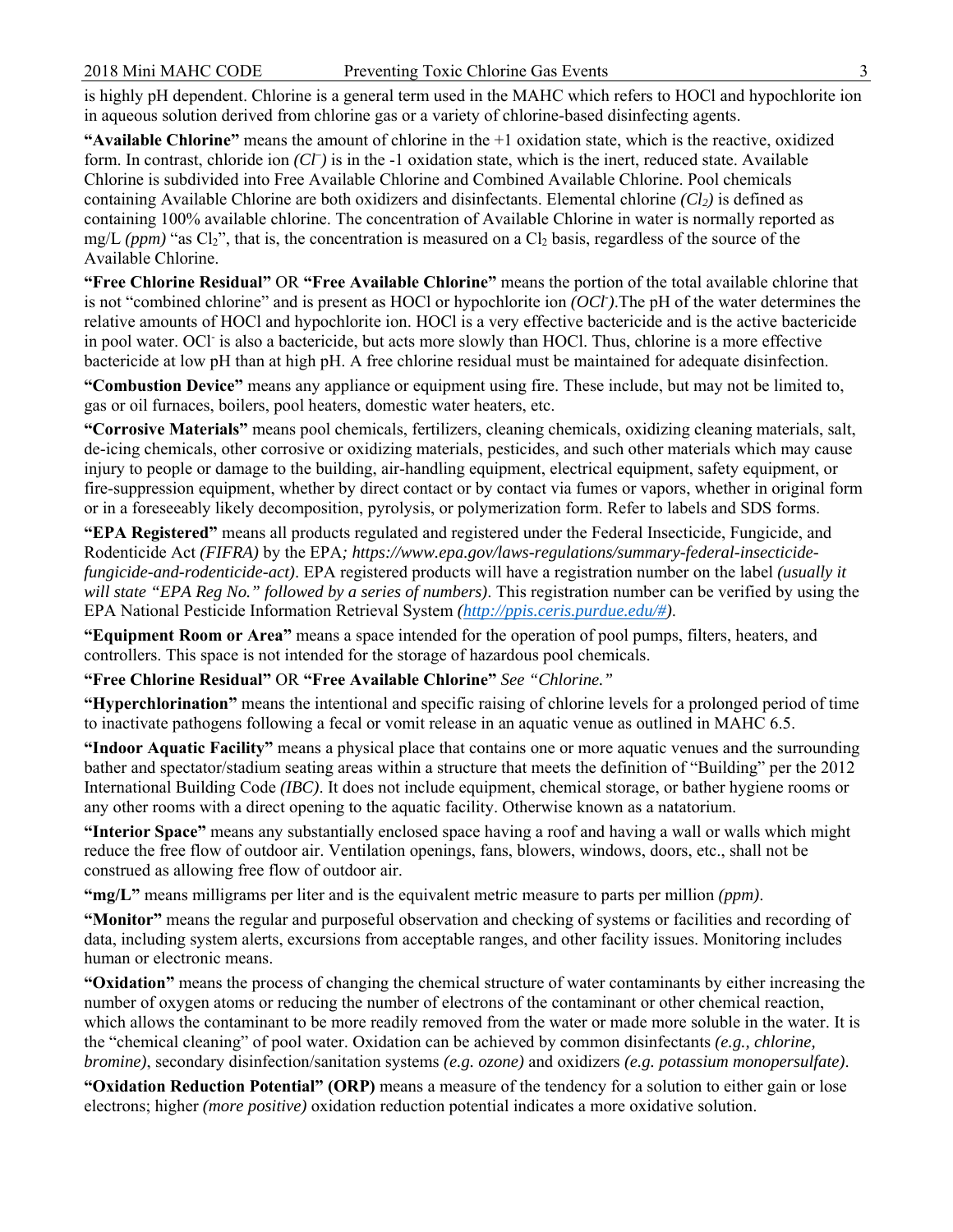**"pH"** means the negative log of the concentration of hydrogen ions. When water ionizes, it produces hydrogen ions *(H+)* and hydroxide ions *(OH-)*. If there is an excess of hydrogen ions the water is acidic. If there is an excess of hydroxide ions the water is basic. pH ranges from 0 to 14. Pure water has a pH of 7.0. If pH is higher than 7.0, the water is said to be basic, or alkaline. If the water's pH is lower than 7.0, the water is acidic. As pH is raised, more HOCl ionization occurs and chlorine disinfectants decrease in effectiveness.

**"Purge"** means to introduce a large volume of outdoor air to flush the interior space.

**"Re-entrainment"** means a situation where the exhaust $(s)$  from a ventilated source such as an indoor aquatic facility is located too close to the air handling system intake*(s)*, which allows the exhausted air to be re-captured by the air handling system so it is transported directly back into the aquatic facility.

**"Safety"** *(as it relates to construction items)* means a design standard intended to prevent inadvertent or hazardous operation or use *(i.e., a passive engineering strategy)*.

**"Safety Plan"** means a written document that has procedures, requirements and/or standards related to safety which the aquatic facility staff shall follow. These plans include training, emergency response, and operations procedures.

**"Safety Team"** means any employee of the aquatic facility with job responsibilities related to the aquatic facility's emergency action plan.

 an aquatic venue for health and safety reasons. They may be used to enhance overall system performance and **"Supplemental Treatment Systems"** means those disinfection processes or systems which are not required on improve water quality.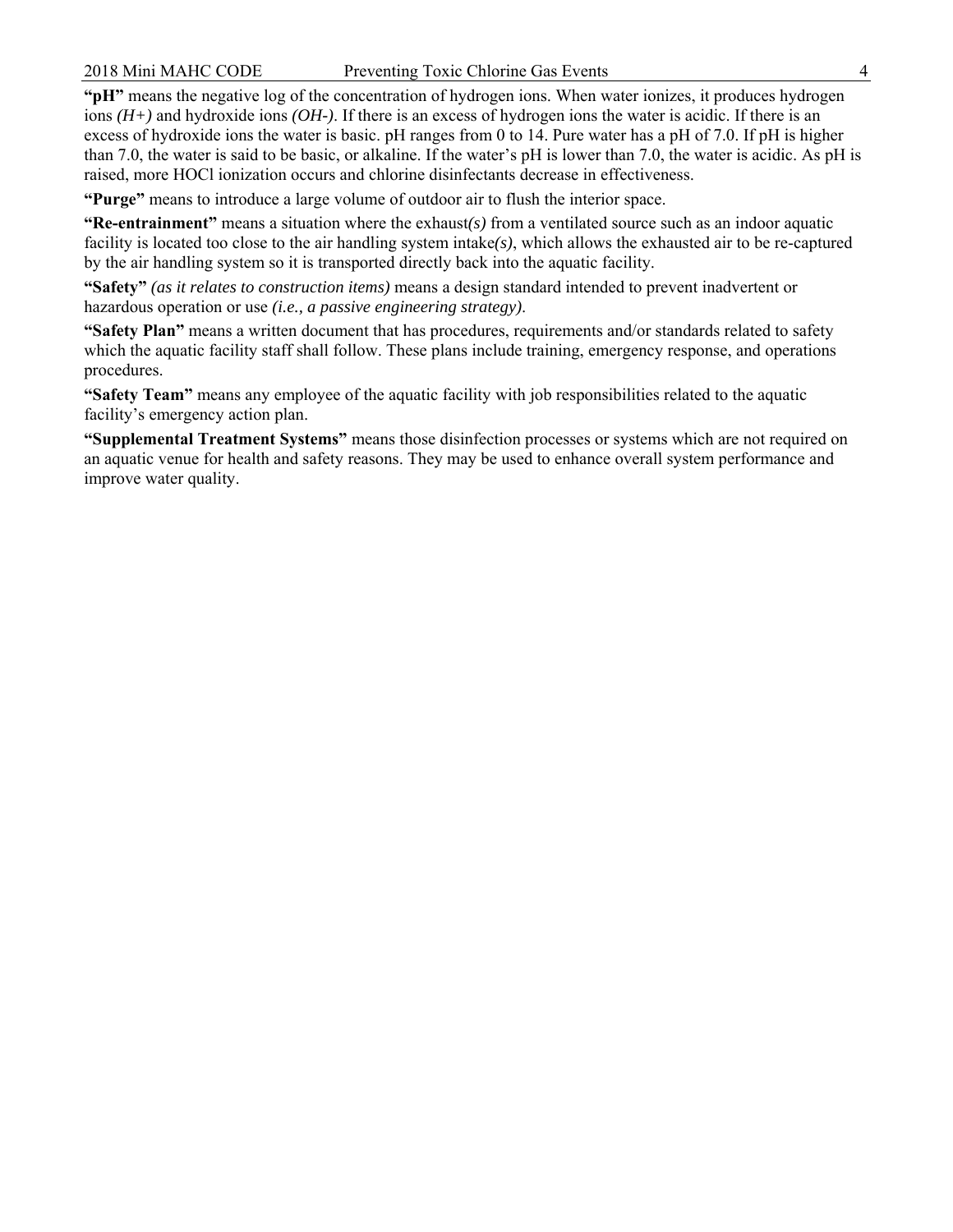# **4.0A Aquatic Facility Design Standards and Construction**

The provisions of MAHC Chapter 4 *(Aquatic Facility Design Standards and Construction)* apply to construction of a new AQUATIC FACILITY or AQUATIC VENUE or SUBSTANTIAL ALTERATION to an existing AQUATIC FACILITY or AQUATIC VENUE, unless otherwise noted.

# **4.1 Plan Submittal**

## **4.1.2 Content of Design Report**

#### **4.1.2.2 Plans and Specifications**

# *4.1.2.2.4 Aquatic Venue Recirculation and Treatment Design* Detailed scaled and

dimensional drawings for each individual AQUATIC VENUE shall contain a flow diagram showing the location, plan, elevation, and schematics of:

- 1) Filters,
- 2) Pumps,
- **3) Chemical feeders and interlocks**
- **4) Chemical controllers and interlocks,**
- 5) SECONDARY DISINFECTION SYSTEMS, if required,
- 6) Supplemental DISINFECTION systems, if installed,
- 7) Ventilation devices or AIR HANDLING SYSTEMS,
- 8) Heaters,
- 9) Surge tanks, including operating levels,
- 10) BACKFLOW prevention assemblies and air gaps,
- 11) Valves,
- 12) Piping,
- 13) Flow meters,
- 14) Gauges,
- 15) Thermometers,
- 16) Test cocks,
- 17) Sight glasses, and
- 18) Drainage system for the disposal of AQUATIC VENUE water and filter wastewater.

# **4.7 Recirculation and Water Treatment**

#### **4.7.3<sup>A</sup> Disinfection and pH Control**

## **4.7.3.1 Chemical Addition Methods**

*4.7.3.1.1 Disinfection and pH* DISINFECTION and pH control chemicals shall be automatically introduced through the RECIRCULATION SYSTEM.

**4.7.3.1.1.1 Controller Used** A chemical controller, as specified in MAHC 4.7.3.2.8 shall be provided and used for MONITORING and control of DISINFECTANT and pH feed equipment.

**4.7.3.1.1.2** *Feeder* DISINFECTION and pH control chemicals shall be added using a feeder that meets the requirements outlined in MAHC 4.7.3.2.

**4.7.3.2 Feed Equipment** 

*4.7.3.2.1***<sup>A</sup>** *General*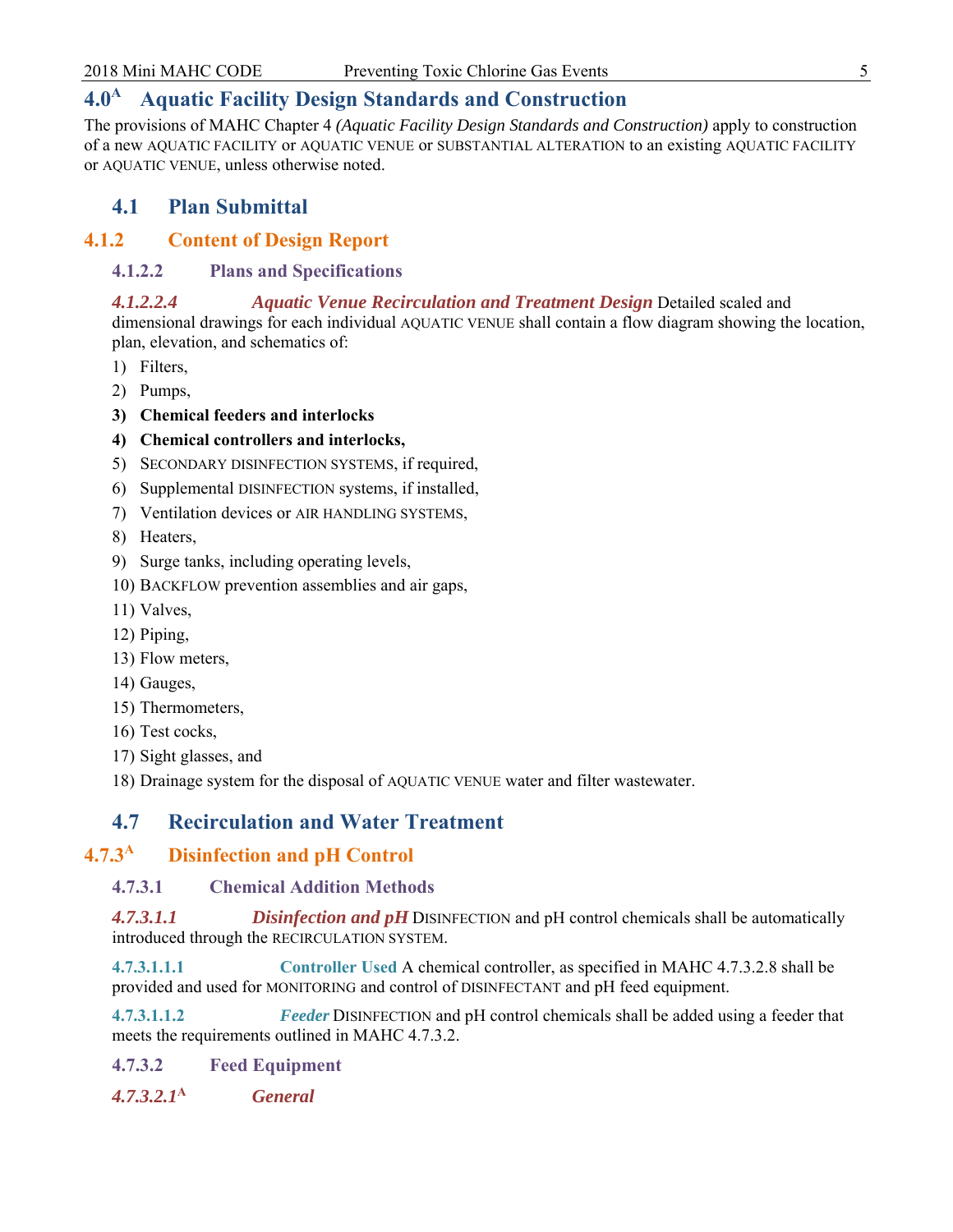**4.7.3.2.1.1 Required** Chemical feeders shall be required in new or existing AQUATIC FACILITIES upon adoption of this CODE.

**4.7.3.2.1.2 Feeders & Devices** The AQUATIC FACILITY shall be equipped with chemical feed equipment such as flow-through chemical feeders, electrolytic chemical generators, mechanical chemical feeders, chemical feed pumps, and AUTOMATED CONTROLLERS that are CERTIFIED, LISTED, AND LABELED to NSF-ANSI 50 by an ANSI-accredited certification organization.

**4.7.3.2.1.2.1 Specified by Manufacturer** Flow-through chemical feeders shall only be used with the chemical *(formulation, brand, size, and shape)* specified by the chemical feeder manufacturer.

**4.7.3.2.1.3 Interlock Controls and No or Low Flow Deactivation** For all new or SUBSTANTIALLY RENOVATED AQUATIC VENUES and within 1 year of adoption of this CODE for existing facilities, all chemical control and feed systems shall be provided with an automatic means to disable all chemical feeders for each VENUE or portion of a VENUE in the event of a low flow or no flow condition. This shall be accomplished through an electrical interlock consisting of at least two of the following:

- 1) Recirculation pump power MONITOR,
- 2) Flow meter/flow switch in the return line,
- 3) Flow meter/flow switch at the chemical controller.

**4.7.3.2.1.3.1 Installed** The electrical interlock system shall be installed per manufacturer's instructions and shall never be altered.

**4.7.3.2.1.3.2 Visual Alarm** For new installations and replacement equipment, if the feeder is disabled through the electrical interlock, a visual alarm or other indication shall be initiated that will alert staff on-site for BATHER evacuation.

**4.7.3.2.1.4 Installation** The chemical control and feed systems shall be installed according to the manufacturer's instructions.

**4.7.3.2.1.4.1 Protective Cover** A physical BARRIER shall be installed between chemical feed pumps supplying acid or liquid hypochlorite solution and other POOL components to shield staff and equipment from chemical sprays from leaking connections.

#### *4.7.3.2.3 Introduction of Chemicals*

**4.7.3.2.3.1 Separation** The injection point of DISINFECTION chemicals shall be located before any pH control chemical injection point with sufficient physical separation of the injection points to reduce the likelihood of mixing of these chemicals in the piping during periods of interruption of RECIRCULATION SYSTEM flow.

**4.7.3.2.3.2 Backflow** Means of injection shall not allow BACKFLOW into the chemical system from the POOL system.

| 4.7.3.2.6         | <b>Salt Electrolytic Chlorine Generators, Brine Electrolytic Chlorine, or Bromine</b> |
|-------------------|---------------------------------------------------------------------------------------|
| <b>Generators</b> |                                                                                       |

**4.7.3.2.6.7 Interlock** The generator*(s)* shall be interlocked per MAHC 4.7.3.2.1.3.

*4.7.3.2.7A Feeders for pH Adjustment* 

**4.7.3.2.7.1 Provided** Feeders for pH adjustment shall be provided on all AQUATIC VENUES upon adoption of this CODE as in MAHC 4.7.3.2.1.2.

**4.7.3.2.7.2 Approved Substances** Approved substances for pH adjustment shall include but not be limited to muriatic *(hydrochloric)* acid, sodium bisulfate, carbon dioxide, sulfuric acid, sodium bicarbonate, and soda ash.

*4.7.3.2.8A Automated Controllers*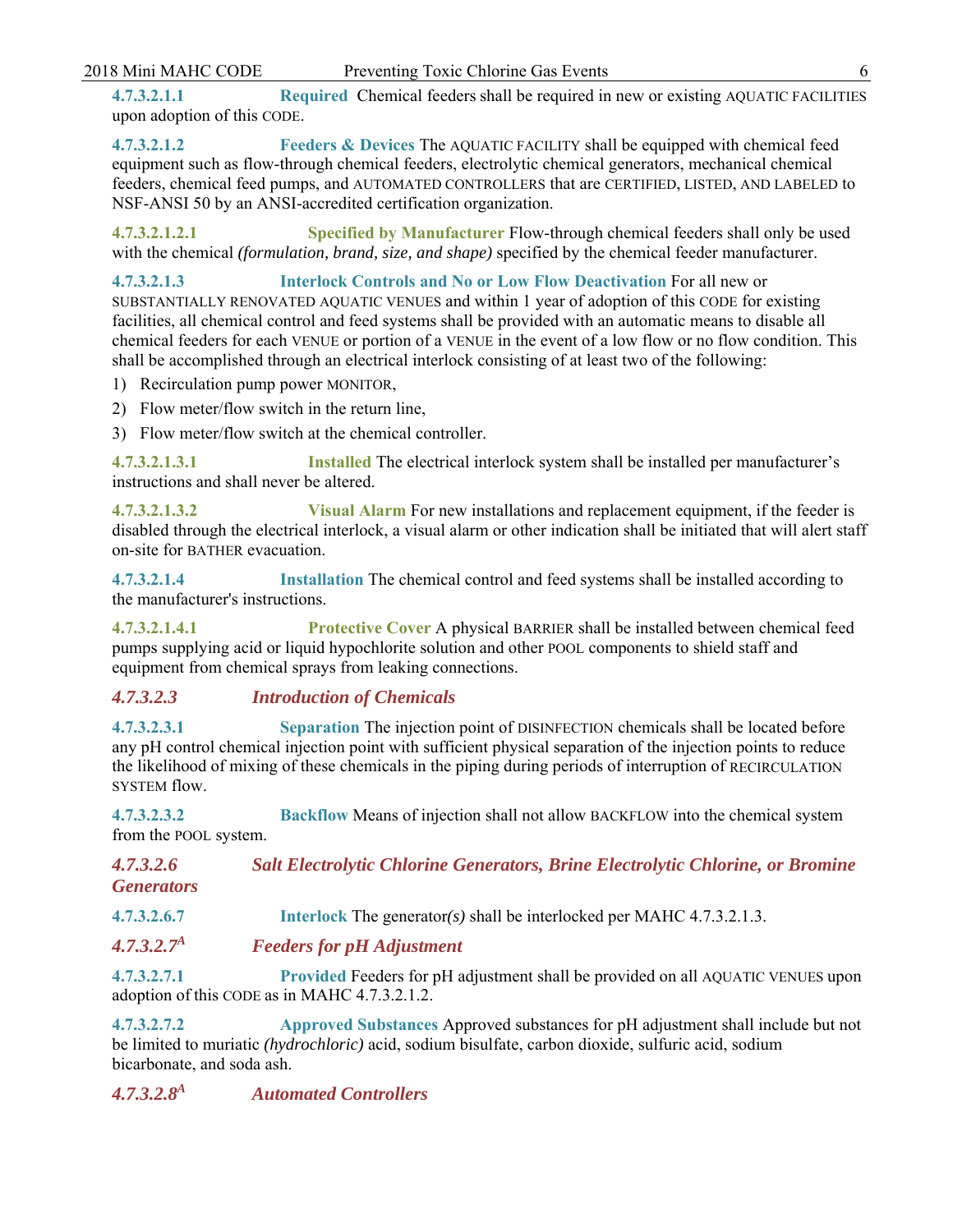**4.7.3.2.8.1 Required** AUTOMATED CONTROLLERS shall be installed for MONITORING and turning on or off chemical feeders used for pH and DISINFECTANTS at all AQUATIC VENUES.

**4.7.3.2.8.1.1 Existing Aquatic Facilities** For existing AQUATIC FACILITIES, AUTOMATED CONTROLLERS shall be required within 1 year from adoption of this CODE.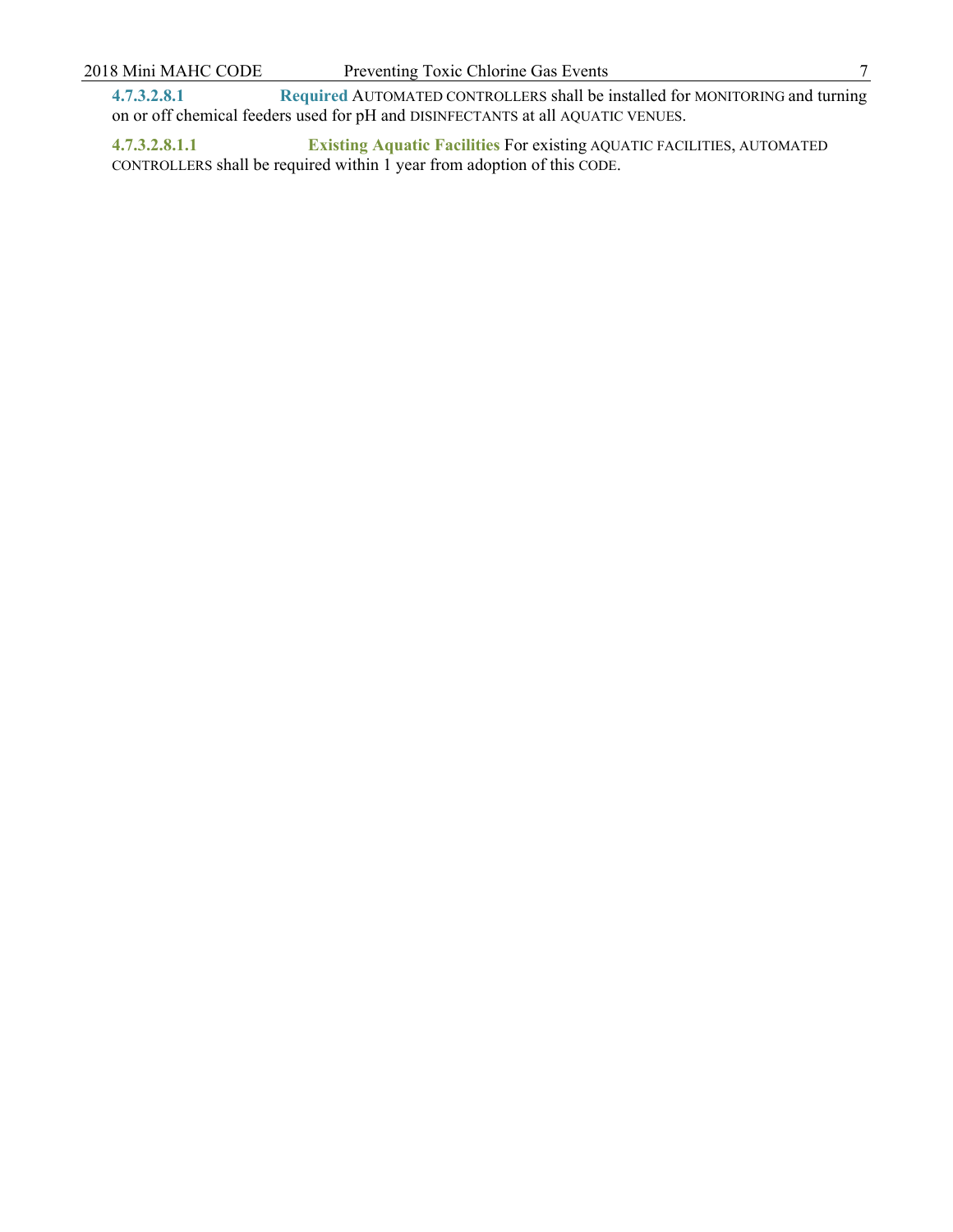# **5.0<sup>A</sup> Aquatic Facility Operation and Maintenance**

The provisions of Chapter 5 apply to all AQUATIC FACILITIES covered by this CODE regardless of when constructed, unless otherwise noted.

*Note: Section numbers with superscript* " $A$ " (*e.g., 5.0*<sup>4</sup>) denote a corresponding discussion in the Annex to the **Model Aquatic Health Code***.* 

# **5.6 Indoor / Outdoor Environment**

**5.6.10 •• Aquatic Facility Maintenance** All appurtenances, features, signage, SAFETY, and other equipment and systems required by this CODE shall be provided and maintained.

#### **5.6.10.4 Aquatic Features**

*5.6.10.4.3 Flow Rates* AQUATIC FEATURE water flow rates shall be checked to be within designer or manufacturer's specifications prior to opening to the public.

# **5.7 Recirculation and Water Treatment**

#### **5.7.1 Recirculation Systems and Equipment**

# **5.7.1.1A General**

*5.7.1.1.1 Continuous Operation* All components of the filtration and RECIRCULATION SYSTEMS shall be kept in continuous operation 24 hours per day.

**5.7.1.1.1.1 Reduced Flowrates** The system flowrate shall not be reduced more than 25% lower than the minimum design requirements and only reduced when the POOL is unoccupied during posted closure hours of the AQUATIC VENUE.

#### **5.7.2 Filtration**

#### **5.7.2.2 Granular Media Filters**

*5.7.2.2.4A Backwashing Frequency* Backwashing of each filter shall be performed at a differential pressure increase over the initial clean filter pressure, as recommended by the filter manufacturer, unless the system can no longer achieve the design flow rate.

**5.7.2.2.4.1A Backwash Scheduling** Backwashes shall be scheduled to take place when the AQUATIC VENUE is closed for BATHER use.

**5.7.2.2.4.1.1 Backwashing Without Bathers Present** BATHERS shall not be permitted to reenter the AQUATIC VENUE until the RESPONSIBLE SUPERVISOR or QUALIFIED OPERATOR ensures that the recirculation pump and chemical feeders have restarted and run for a minimum of 5 minutes following completion of backwashing.

**5.7.2.2.4.1.2 Backwashing With Bathers Present** A filter may be backwashed while BATHERS are in the AQUATIC VENUE if all of the following criteria are met:

- 1) Multiple filters are used, and
- 2) The filter to be backwashed can be isolated from the remaining RECIRCULATION SYSTEM and filters, and
- 3) The recirculation and filtration system still continues to run as per this CODE, and
- 4) The chemical feed lines inject at a point where chemicals enter the RECIRCULATION SYSTEM after the isolated filter and where they can mix as needed.

**5.7.3 Water Treatment Chemicals and Systems** Treatment chemicals shall be CERTIFIED, LISTED, AND LABELED to either NSF/ANSI Standard 50 or NSF/ANSI Standard 60 by an ANSI-accredited certification organization, and/or have an EPA FIFRA registration and be used only in accordance with the manufacturer's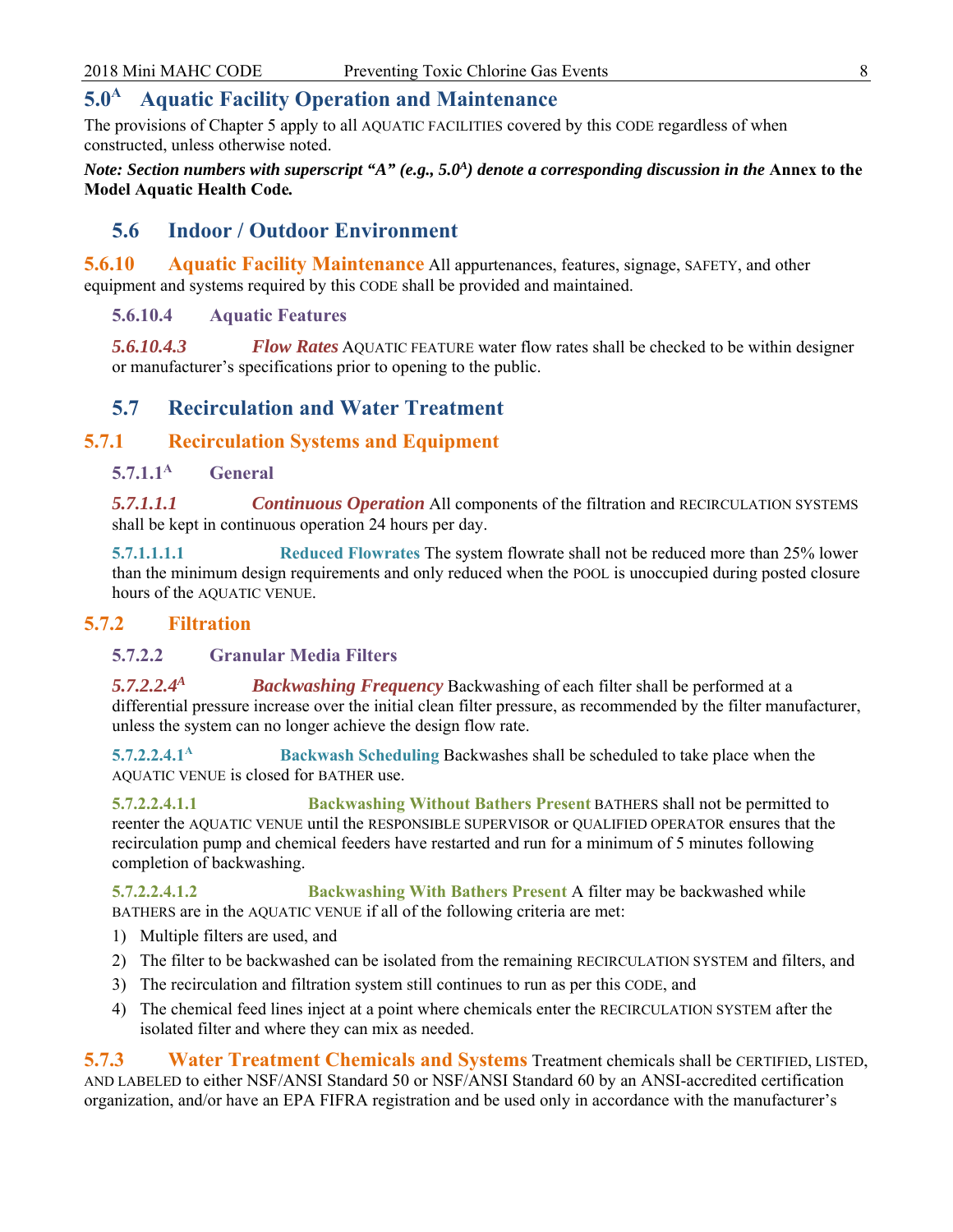#### instructions.

**5.7.3.1 Primary Disinfectants** Only the primary DISINFECTANTS outlined in MAHC 5.7.3 shall be acceptable for use in AQUATIC VENUES.

*5.7.3.1.1A Chlorine (Hypochlorites)* 

**5.7.3.1.1.1 EPA Registered** Only CHLORINE products that are EPA-REGISTERED for use as SANITIZERS or DISINFECTANTS in AQUATIC VENUES or SPAS in the United States are permitted.

**5.7.3.4A pH** 

*5.7.3.4.1 pH levels* The pH of the water shall be maintained at 7.2 - 7.8.

*5.7.3.4.2 Approved Substances* Approved substances for pH adjustment shall include but not be limited to muriatic *(hydrochloric)* acid, sodium bisulfate, carbon dioxide, sulfuric acid, sodium bicarbonate, and soda ash.

**5.7.3.4.2.1 Certified, Listed, and Labeled** Chemicals used for pH adjustment shall be CERTIFIED, LISTED, AND LABELED to either NSF/ANSI Standard 50 or NSF/ANSI Standard 60 by an ANSIaccredited certification organization, and/or have an EPA FIFRA registration.

**5.7.3.5A Feed Equipment** 

*5.7.3.5.1 Acceptable Chemical Delivery* Acceptable DISINFECTANT and pH control chemicals shall be delivered through an automatic chemical feed system upon adoption of this CODE.

**5.7.3.5.1.1 Dedicated and Labeled Components** All chemical feed system components shall be dedicated to a single chemical and clearly labeled to prevent the introduction of incompatible chemicals.

**5.7.3.5.1.2A Installed and Interlocked** Chemical feed system components shall be installed and interlocked so the chemical feeder cannot operate when the RECIRCULATION SYSTEM is in low or no flow circumstances as per MAHC 4.7.3.2.1.3.

**5.7.3.5.1.2.1 Response to Alarm and Bather Evacuation** When the interlock is activated stopping flow from chemical feeders per MAHC 4.7.3.2.1.3 and 5.7.3.5.1.3, or the water recirculation pump is stopped manually or unexpectedly for any reason and duration, including power outages, all BATHERS shall be evacuated from the AQUATIC VENUE until manual evaluation of the cause for interlock activation or recirculation pump interruption is completed by the RESPONSIBLE SUPERVISOR or QUALIFIED OPERATOR.

**5.7.3.5.1.2.2 Bather Re-entry** BATHERS shall not be permitted to reenter the AQUATIC VENUE until the RESPONSIBLE SUPERVISOR or QUALIFIED OPERATOR has successfully understood the cause of the interlock activation and/or recirculation pump interruption and has manually overridden the interlock for restart of the recirculation pump and chemical feeder, and UV or ozone system, if applicable, for 5 minutes following the restart of these systems.

**5.7.3.5.1.3 Fail Proof Safety Features** Chemical feed system components shall incorporate failure-proof features so the chemicals cannot feed directly into the AQUATIC VENUE, the VENUE piping system not associated with the RECIRCULATION SYSTEM, source water supply system, or area within proximity of the AQUATIC VENUE DECK under any type of failure, low flow, or interruption of operation of the equipment to prevent BATHER exposure to high concentrations of AQUATIC VENUE treatment chemicals.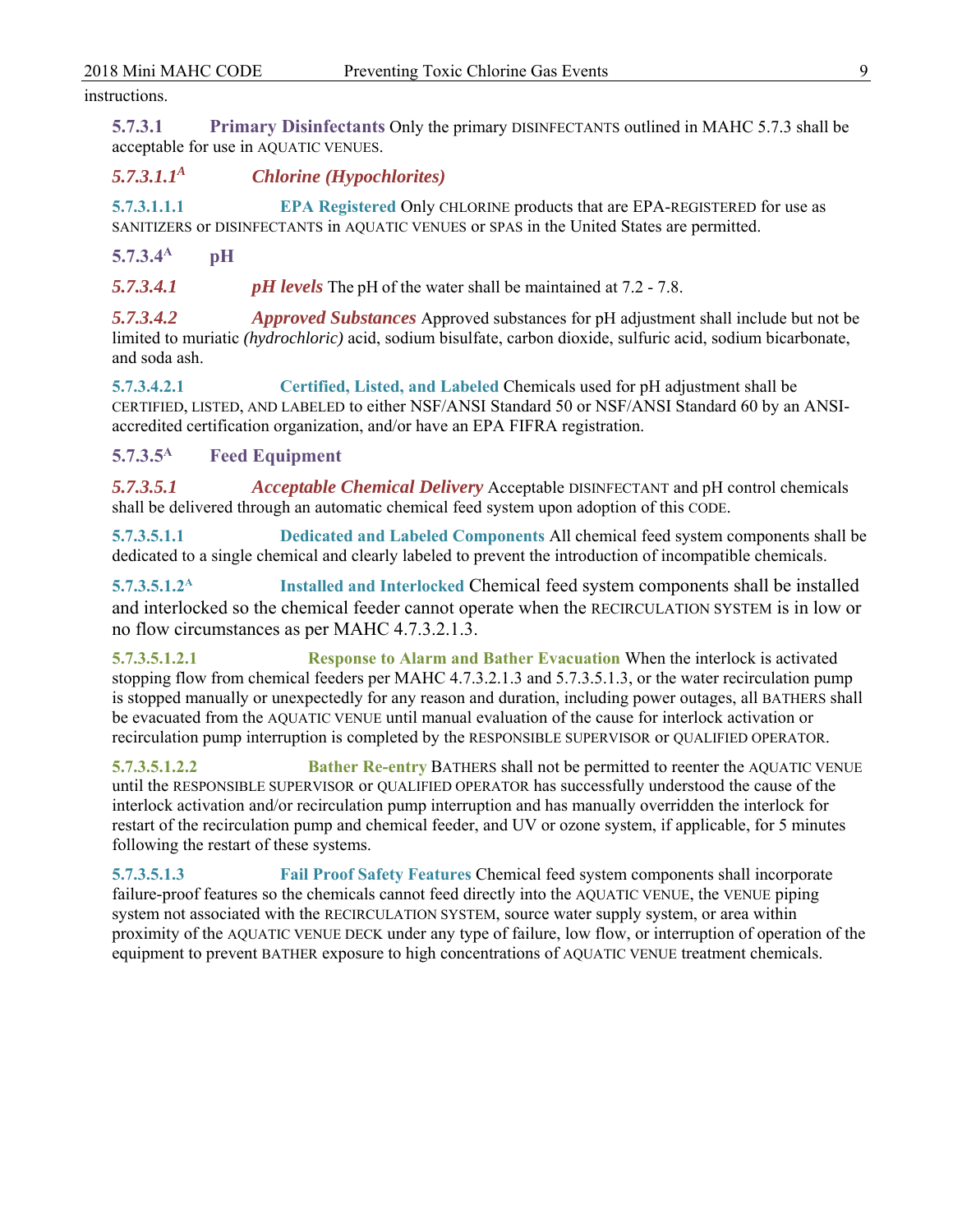| 2018 Mini MAHC CODE       | Preventing Toxic Chlorine Gas Events                                       |  |
|---------------------------|----------------------------------------------------------------------------|--|
| 5.7.3.5.1.4<br>condition. | Maintained All chemical feed equipment shall be maintained in good working |  |

**5.7.3.5.1.4.1 Challenge Testing** The system and its components shall be tested on a regular basis to confirm that all safety features are functioning correctly.

**5.7.3.5.1.4.1.1 Once Monthly or Specified by Manufacturer** Unless specified otherwise by the device manufacturer, once monthly challenge testing of the chemical feeder interlock system shall be conducted by turning off recirculation pump flow to the chemical feeder and ensuring triggered shutoff of chemical feeder occurs via electrical interlock with flow meter/flow switch, paddle wheel, or other device being used to assess flow to chemical feeder.

**5.7.3.5.1.4.1.2 Following Confirmation** Following confirmation of triggered shutoff, recirculation flow shall immediately be restarted.

# **5.7.3.7 Automated Controllers and Equipment Monitoring**

*5.7.3.7.1 Use of Controller* An AUTOMATED CONTROLLER capable of measuring the DISINFECTANT residual *(FAC or bromine)* or surrogate such as ORP shall be used to maintain the DISINFECTANT residual in AQUATIC VENUES as outlined in MAHC 4.7.3.2.8.

**5.7.3.7.1.1 Installed** An AUTOMATED CONTROLLER shall be required within 1 year from time of adoption of this CODE.

**5.7.3.7.1.2 Interlocked** AUTOMATED CONTROLLERS shall be interlocked per MAHC 4.7.3.2.1.3 upon adoption of this CODE if existing or upon installation if not existing.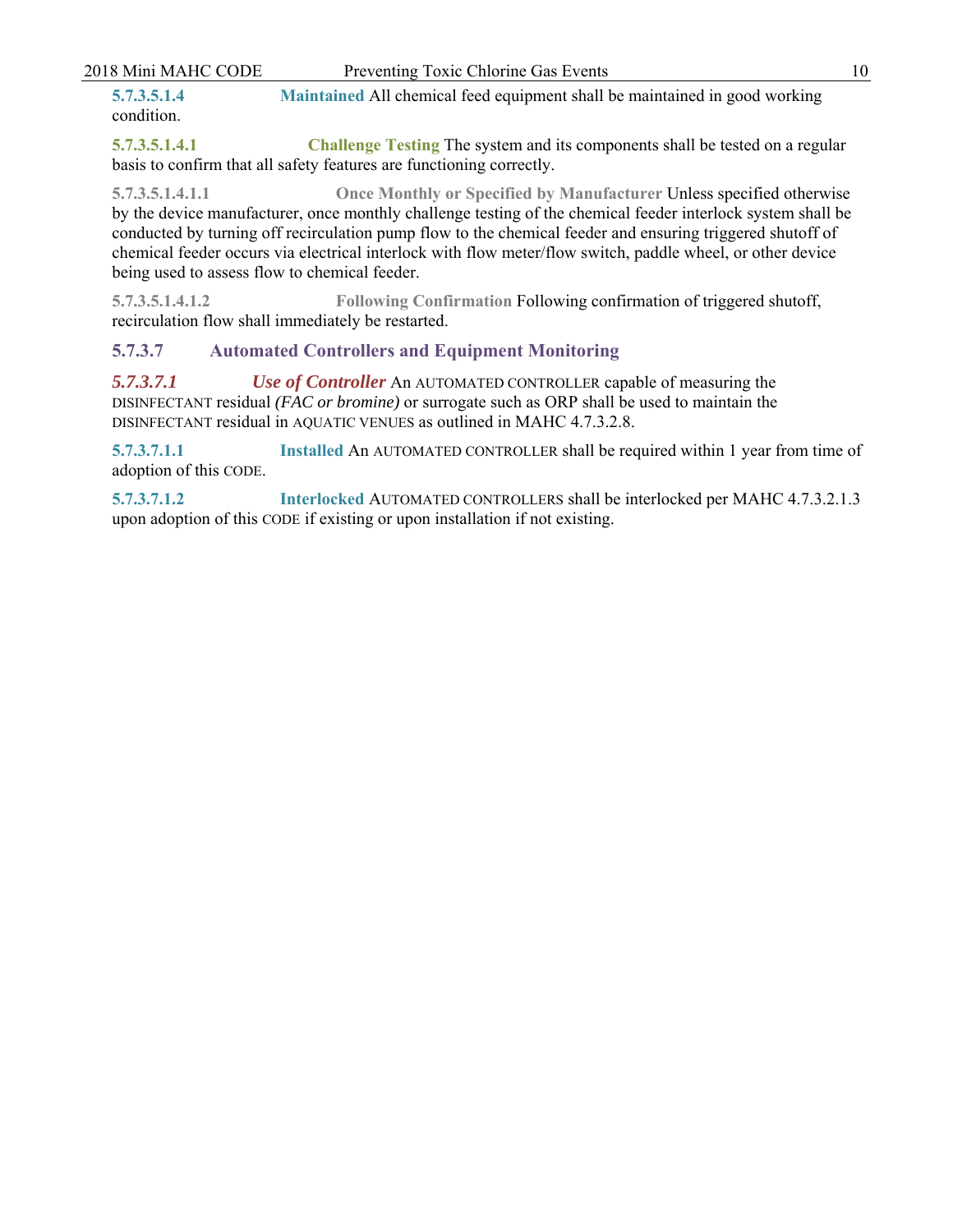# **6.0<sup>A</sup> Policies and Management**

The provisions of Chapter 6 shall apply to all AQUATIC FACILITIES covered by this CODE regardless of when constructed, unless otherwise noted.

#### *Note: Section numbers with superscript* " $A$ " (*e.g., 6.0<sup>4</sup>) denote a corresponding discussion in the* Annex to the **Model Aquatic Health Code***.*

**6.0.1 Staff Training** All QUALIFIED OPERATORS, RESPONSIBLE SUPERVISORS, maintenance staff, QUALIFIED LIFEGUARD staff, or any others who are involved in the STORAGE, use, or handling of chemicals shall receive training prior to access of chemicals, and receive at least an annual review of procedures thereafter for the following topics discussed in MAHC 6.0.1.1 to 6.0.1.5.

**6.0.1.3 Spill Procedures** Spill Procedures and Emergency Response outlined in this CODE.

**6.0.1.6 Training Plan** Employers shall have a training plan in place and implement training for employees on chemicals used at the AQUATIC FACILITY before their first assignment and whenever a new hazard is introduced into the work area.

*6.0.1.6.1A Training Topics* The training shall include at a minimum:

- **1) How to recognize and avoid chemical hazards;**
- **2) The physical and health hazards of chemicals used at the facility;**
- **3) How to detect the presence or release of a hazardous chemical;**
- 4) Required PPE necessary to avoid the hazards;
- 5) Use of PPE;
- 6) **Chemical spill response;** and
- 7) How to read and understand the chemical labels or other forms of warning including SDS sheets.

# **6.1 Qualified Operator Training**

# **6.1.2<sup>A</sup> Essential Topics in Qualified Operator Training Courses**

**6.1.2.1 Course Content** All operator training courses recognized by the AHJ shall include, at a minimum, the following teaching elements:

- 1) Water DISINFECTION,
- 2) Water chemistry,
- 3) Mechanical systems, and
- 4) Health and SAFETY operations.

*6.1.2.1.4 Health and Safety* Course work for health and SAFETY shall include:

- 1) Recreational water illness,
- 2) RWI prevention,
- 3) Risk management,
- 4) Record keeping,
- **5) Chemical SAFETY,**
- 6) Entrapment prevention,
- 7) Electrical SAFETY,
- 8) Rescue equipment,
- 9) Injury prevention,
- 10) Drowning prevention,
- 11) Barriers,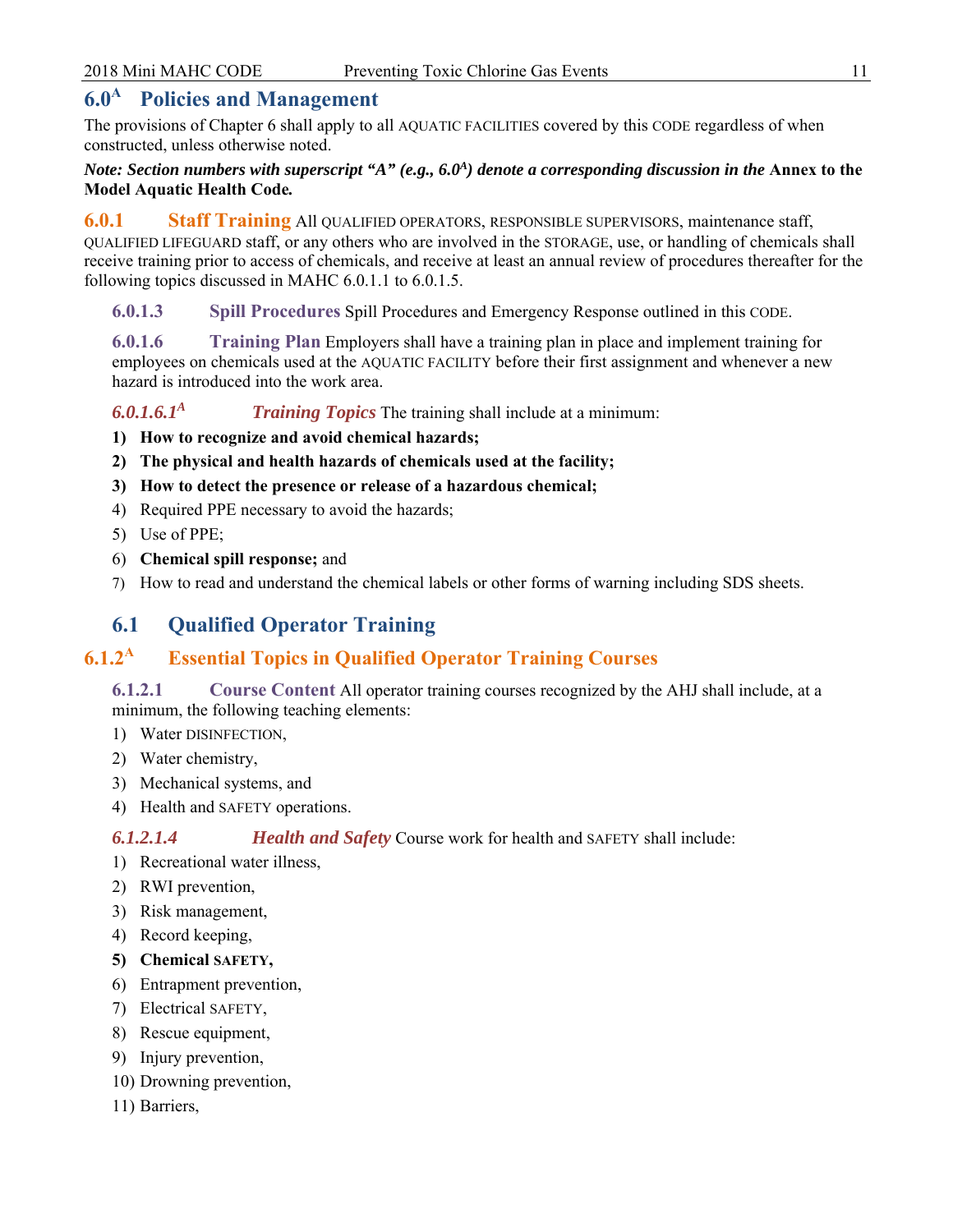12) Signage and depth markers,

- 13) Facility sanitation,
- 14) **Emergency response**, and
- 15) Surveillance and supervision.

**6.1.2.1.4.4 Risk Management** Risk management including techniques that identify hazards and risks and that prevent illness and injuries associated with AQUATIC FACILITIES open to the public.

**6.1.2.1.4.5 Record Keeping** Record keeping including the need to keep accurate and timely records of the following areas:

- 1) Operational conditions *(e.g., water chemistry, water temperature, filter pressure differential, flow meter reading, and water clarity)*;
- 2) Maintenance performed *(e.g., backwashing, change of equipment)*;
- 3) **Incidents and response** *(e.g., fecal incidents in the water and injuries)***;** and
- 4) Staff training and attendance.

**6.1.2.1.4.6A Chemical Safety** Chemical SAFETY including steps to safely store and handle

chemicals including:

- 1) How to read labels and SDS;
- 2) **How to prevent individual chemicals and inorganic and organic CHLORINE products from mixing together or with other substances** *(including water)* **or in chemical feeders**; and
- 3) Use of PPE.

**6.1.2.1.4.15 Emergency Response Plan** Emergency response plan including:

- 1) Steps to respond to emergencies *(at a minimum, severe weather events, drowning or injury, contamination of the water, chemical incidents)*; and
- 2) Communication and coordination with emergency responders and local health department notification as part of an EAP.

# **6.3 Facility Staffing**

**6.3.3<sup>A</sup> Safety Plan** All AQUATIC FACILITIES shall create and implement a SAFETY PLAN to include, but not be limited to the following elements:

- 1) Staffing Plan,
- 2) EAP,
- 3) Biohazard action plan,
- 4) Pre-Service Training Plan, and
- 5) In-service Training Plan.

**6.3.3.1A Code Compliance Staff Plan** Staffing plans shall designate person(s) as members of the SAFETY TEAM and person(s) for the following responsibilities:

- 1) Identifying and communicating health and SAFETY hazards;
- 2) Mitigating health and SAFETY hazards and closing the facility if needed;
- 3) Interfacing with the AHJ related to the requirements of this CODE;
- 4) Maintaining water quality and, if required, air quality;
- 5) Enforcing the AQUATIC FACILITY rules and regulations;
- 6) Responding to reported emergencies;
- 7) Supervising the SAFETY TEAM;
- 8) Conducting pre-service evaluations; and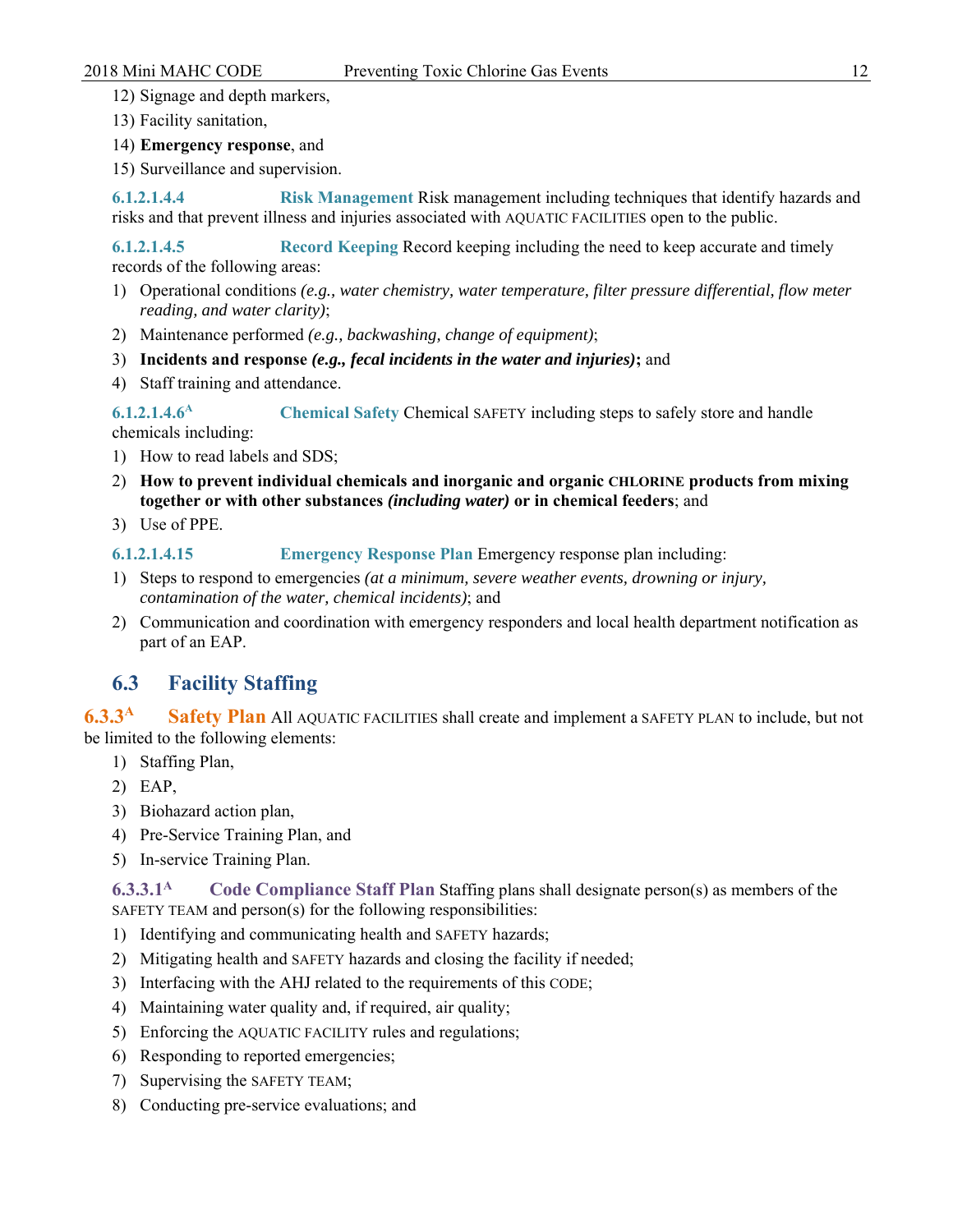9) Conducting in-service training.

**6.3.3.2A Emergency Action Plan** EAPS and operating procedures shall include but not be limited to:

- 1) Outline types of emergencies and IMMINENT HEALTH HAZARDS, as per MAHC 6.6.3;
- 2) Outline the methods of communication between responders, emergency services, and PATRONS;
- 3) Identify each anticipated responder;
- 4) Outline the tasks of each responder;
- 5) Identify required equipment for each task; and
- 6) Emergency closure requirements.

#### **6.3.3.3 Pre-Service Requirements**

*6.3.3.3.1A Safety Team EAP Training* Prior to active duty, all members of the SAFETY TEAM shall be trained on, and receive a copy of, and/or have a copy posted and always available of the specific policies and procedures for the following:

- 1) Staffing Plan,
- 2) EAP,
- 3) Emergency closure, and
- 4) Fecal, vomit, or blood contamination on surfaces and in the water as outlined in MAHC 6.5.

*6.3.3.3.2A Safety Team Skills Proficiency* Prior to active duty, all members of the SAFETY TEAM shall demonstrate knowledge and skill competency specific to the AQUATIC FACILITY for the following criteria:

- 1) Understand their responsibilities and of others on the AQUATIC FACILITY SAFETY TEAM;
- 2) Ability to execute the EAP;
- 3) Know what conditions require closure of the facility; and
- 4) Know what actions to take in response to a fecal, vomit, or blood contamination on a surface and in the water as outlined in MAHC 6.5.

#### **6.3.4 Staff Management**

## **6.3.4.5 Emergency Response and Communications Plans**

*6.3.4.5.1A Emergency Response and Communication Plan* AQUATIC FACILITIES shall create and maintain an operating procedure manual containing information on the emergency response and communications plan including an EAP, Facility Evacuation Plan, and Inclement Weather Plan.

*6.3.4.5.2 Emergency Action Plan* A written EAP shall be developed, maintained, and updated as necessary for the AQUATIC FACILITY.

*6.3.4.5.3 Annual Review and Update* The EAP shall be reviewed with the AQUATIC FACILITY staff and management annually or more frequently as required when changes occur with the dates of the review recorded in the EAP.

*6.3.4.5.4 Available for Inspection* The written EAP shall be kept at the AQUATIC FACILITY and available for emergency personnel and/or AHJ upon request.

*6.3.4.5.5A Training Documentation* Documentation from employees trained in current EAP shall be available upon request.

*6.3.4.5.6 Components* The EAP shall include at a minimum:

1) A diagram of the AQUATIC FACILITY;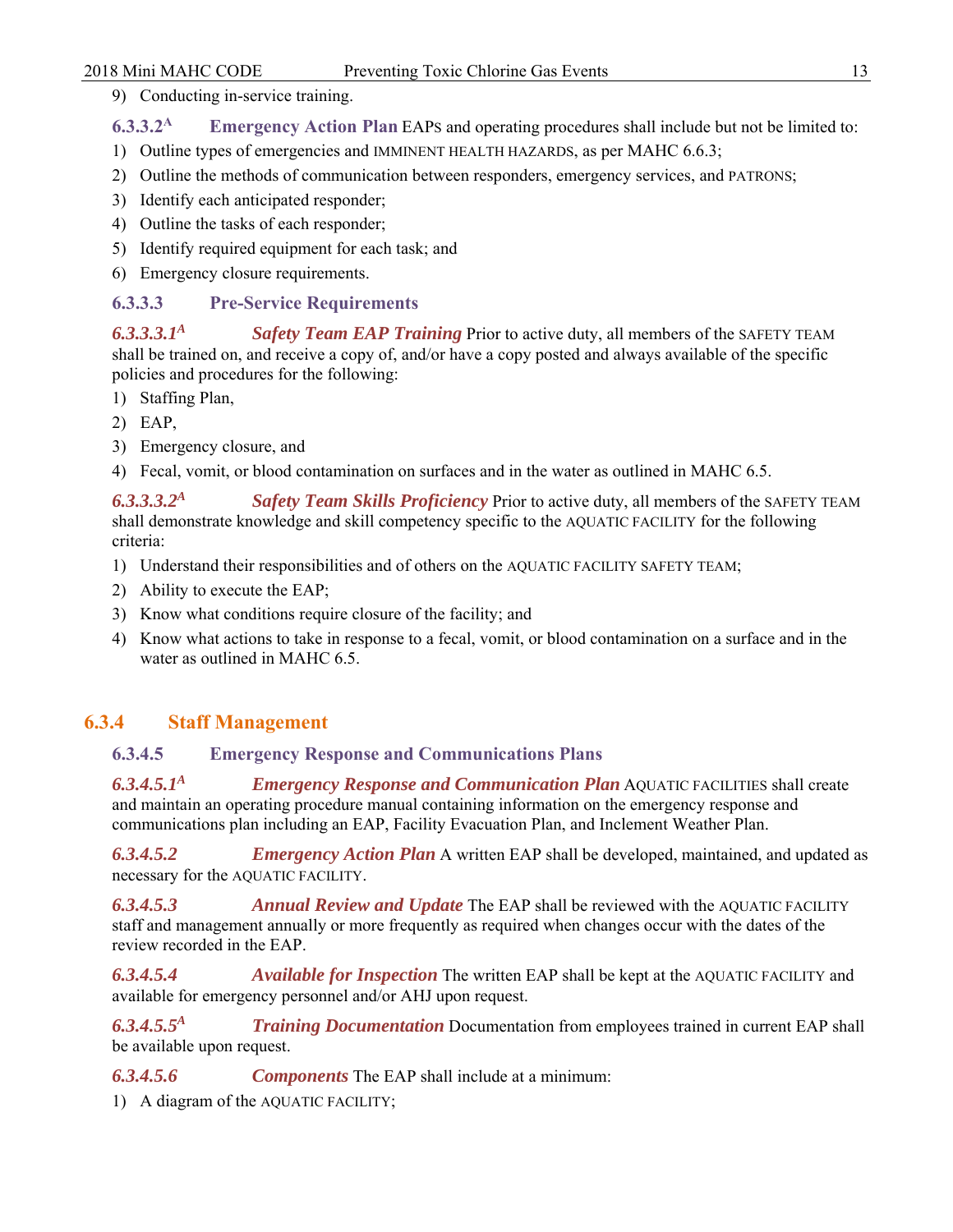- 2) A list of emergency telephone numbers;
- 3) The location of first aid kit and other rescue equipment *(BVM, AED, if provided, backboard, etc.)*;
- 4) An emergency response plan for accidental chemical release; and
- 5) A fecal/vomit/blood CONTAMINATION RESPONSE PLAN as outlined in MAHC 6.5.1.

**6.3.4.5.6.1 Accidental Chemical Release Plan** The accidental chemical release plan shall include procedures for:

- 1) How to determine when professional HAZMAT response is needed,
- 2) How to obtain it,
- 3) Response and cleanup,
- 4) Provision for training staff in these procedures, and
- 5) A list of equipment and supplies for clean-up.

*6.3.4.5.7 Facility Evacuation Plan* A written Facility Evacuation Plan shall be developed and maintained for the facility.

**6.3.4.5.7.1 Evacuation Plan Components** This plan shall include at a minimum:

- 1) Actions to be taken in cases of drowning, serious illness or injury, chemical handling accidents, weather emergencies, and other serious incidents; and
- 2) Defined roles and responsibilities for all staff.

*6.3.4.5.8 Communication Plan* A communication plan shall exist to facilitate activation of internal emergency response centers and/or community 911/EMS as necessary.

**6.3.4.5.8.1 Communication Plan Components** At a minimum, this plan shall include:

- 1) Provision and use of readily accessible, appropriate communication devices such as telephones, call boxes, and mobile devices;
- 2) Signage;
- 3) Procedures to be followed during staffed and unstaffed time periods;
- 4) Acceptable alternative communication during loss of power; and
- 5) Training of all personnel.

**6.3.4.5.8.2A Notification Procedures** The communication plan shall include a plan for notification to Federal, State, and local agencies in case of a chemical spill that exceeds the EPA reportable quantity.

*6.3.4.5.9A Inclement Weather Plan* AQUATIC FACILITIES shall have a contingency/response plan for localized weather events that may affect their operation *(i.e., lightning, hurricanes, tornados, high winds, etc.)*.

**6.3.4.5.9.1 Contingency Plan** Contingency plans shall include training for employees, evacuation procedures, and determining when it is acceptable to re-open a facility for operation.

# **6.4<sup>A</sup> Aquatic Facility Management**

# **6.4.1 Operations**

**6.4.1.6A Daily Water Monitoring and Testing Records** Daily, or as often as required, MONITORING and testing records shall include, but are not limited to the following:

- 1) pH level,
- 2) DISINFECTANT residuals,
- 3) Combined CHLORINE concentrations,
- 4) Operating pressures of water recirculation pumps and filters or the corresponding flow rate from flow